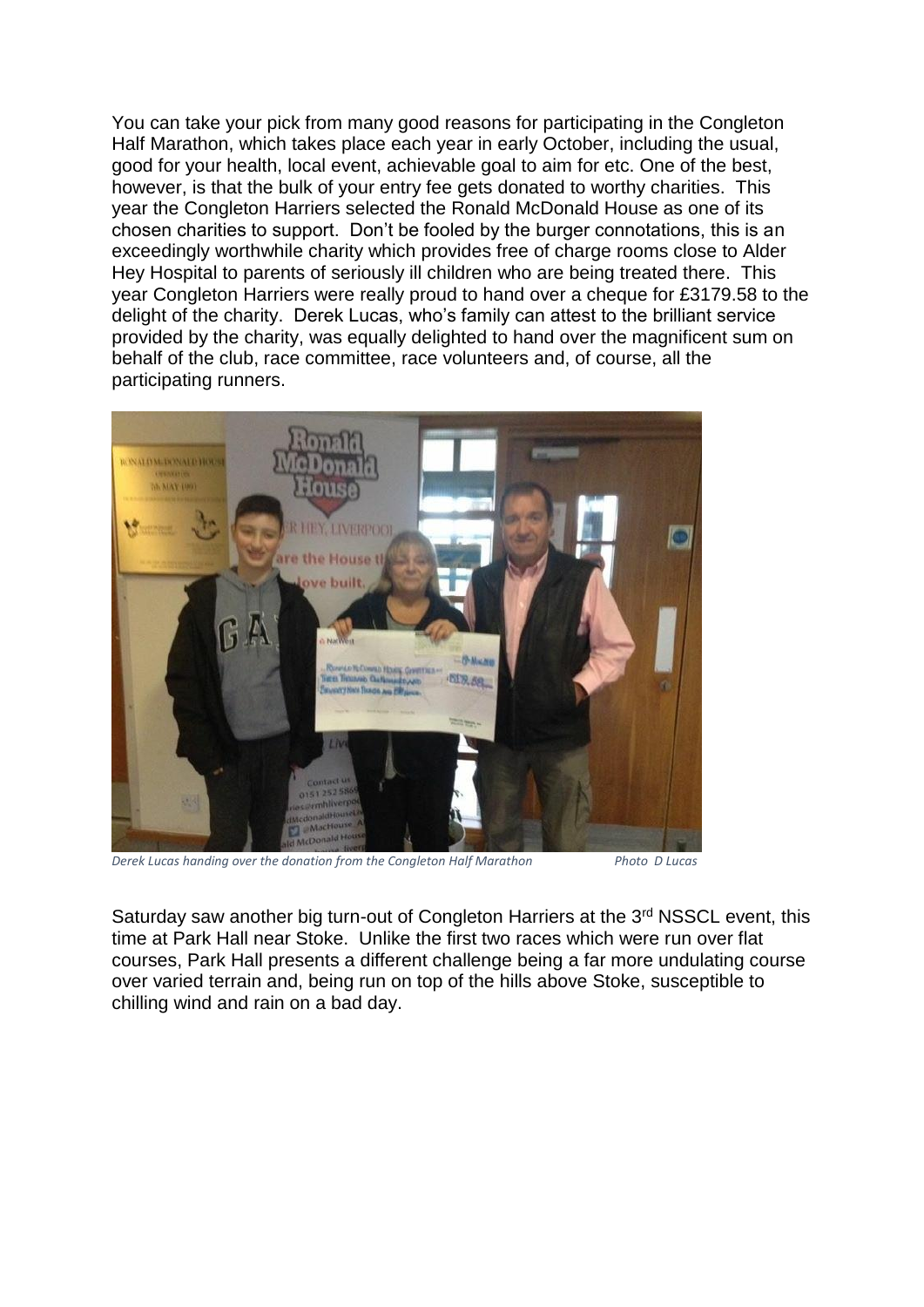

*Congleton Harriers post-race at Park Hall Photo: M Stevens*

The women went into the race looking to sustain their position at the top of Division 2 and again saw a strong team of nine runners line up on the starting line. The motivation was clearly strong as the first four Harriers back all recorded a top 30 finish out of the 212 runners. Emma Taylor was first back in  $24<sup>th</sup>$  position in a time of 24:21, followed by Emma Weston,  $26<sup>th</sup>$  in 24:38, Jo Moss,  $27<sup>th</sup>$  in 24:43, Carol Bird,  $30<sup>th</sup>$  in 24:51, Mel Worthington,  $57<sup>th</sup>$  in 26:30, Helen Jeffrey,  $63<sup>rd</sup>$  in 26:49, Michelle Stevens, 98<sup>th</sup> in 28:27, Camilla Wilmot, 131<sup>st</sup> in 30:42 and Sandy Hall, 155<sup>th</sup> in 33:12. The team scored recorded possibly their best score ever of 107 (the lower the better) and tightened their grip at the top of division 2 and potential promotion to division 1.



*Emma Taylor at Park Hall Photo: M Stevens*

For the men it was a question of whether they could inch their way up the standings from their 10<sup>th</sup> position after two races. The men were also out in numbers with 10 runners in a field of 295 competitors. Anthony Allan was first back in 44th position in